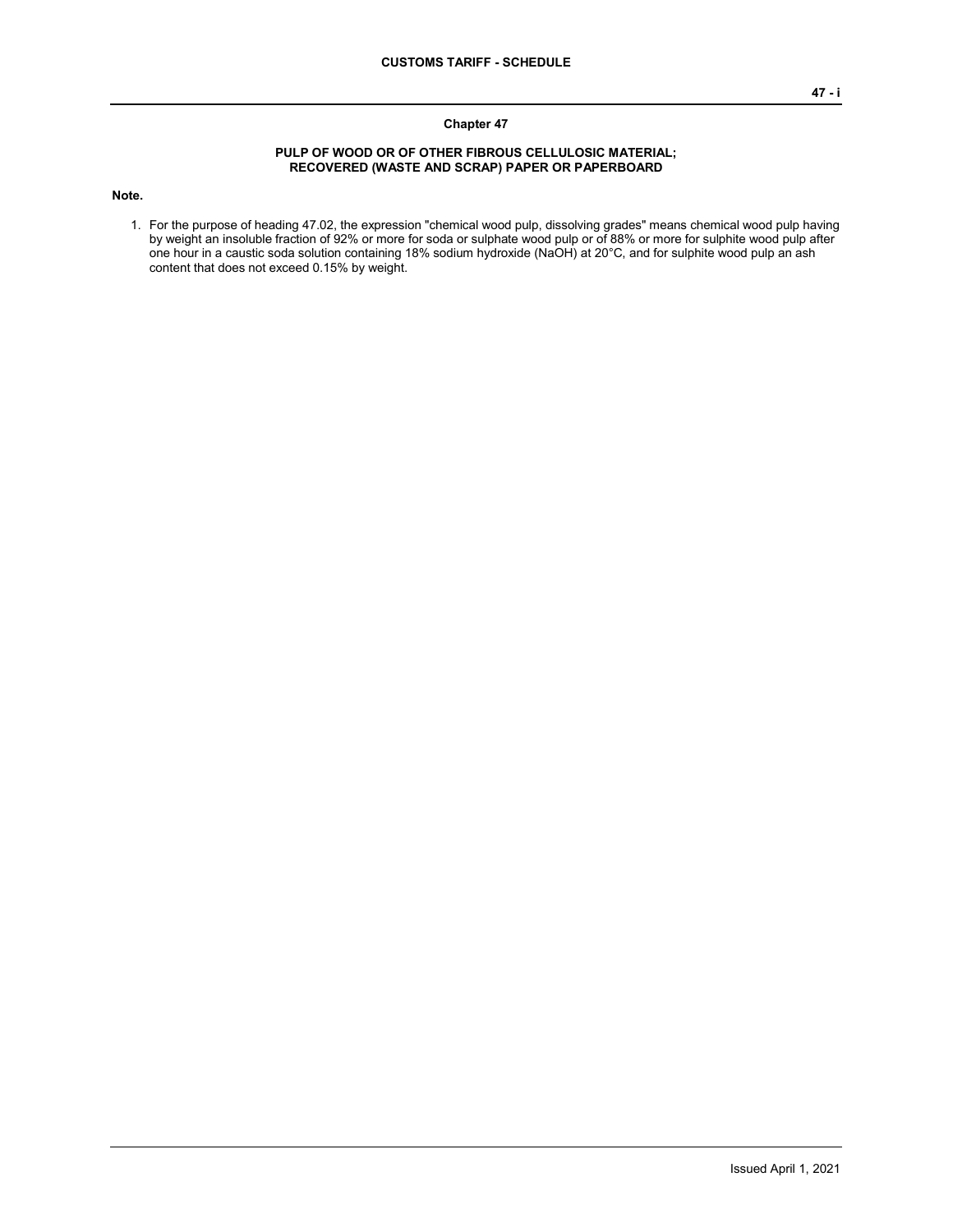## **CUSTOMS TARIFF - SCHEDULE**

| <b>Tariff</b><br><b>SS</b><br>Item | <b>Description of Goods</b>                                         | Unit of<br>Meas.         | <b>MFN</b><br><b>Tariff</b> | <b>Applicable</b><br><b>Preferential Tariffs</b>                                                                               |
|------------------------------------|---------------------------------------------------------------------|--------------------------|-----------------------------|--------------------------------------------------------------------------------------------------------------------------------|
|                                    | 4701.00.00 00 Mechanical wood pulp.                                 | <b>TSD</b>               | Free                        | CCCT, LDCT, GPT,<br>UST, MXT, CIAT, CT,<br>CRT, IT, NT, SLT, PT,<br>COLT, JT, PAT, HNT,<br>KRT, CEUT, UAT,<br>CPTPT, UKT: Free |
|                                    | 4702.00.00 00 Chemical wood pulp, dissolving grades.                | <b>TSD</b>               | Free                        | CCCT, LDCT, GPT,<br>UST, MXT, CIAT, CT,<br>CRT, IT, NT, SLT, PT,<br>COLT, JT, PAT, HNT,<br>KRT, CEUT, UAT,<br>CPTPT, UKT: Free |
| 47.03                              | Chemical wood pulp, soda or sulphate, other than dissolving grades. |                          |                             |                                                                                                                                |
|                                    | -Unbleached:                                                        |                          |                             |                                                                                                                                |
|                                    | 4703.11.00 00 - - Coniferous                                        | <b>TSD</b>               | Free                        | CCCT, LDCT, GPT,<br>UST, MXT, CIAT, CT,<br>CRT, IT, NT, SLT, PT,<br>COLT, JT, PAT, HNT,<br>KRT, CEUT, UAT,<br>CPTPT, UKT: Free |
|                                    | 4703.19.00 00 - - Non-coniferous                                    | <b>TSD</b>               | Free                        | CCCT, LDCT, GPT,<br>UST, MXT, CIAT, CT,<br>CRT, IT, NT, SLT, PT,<br>COLT, JT, PAT, HNT,<br>KRT, CEUT, UAT,<br>CPTPT, UKT: Free |
|                                    | -Semi-bleached or bleached:                                         |                          |                             |                                                                                                                                |
| 4703.21.00                         | - -Coniferous                                                       |                          | Free                        | CCCT, LDCT, GPT,<br>UST, MXT, CIAT, CT,<br>CRT, IT, NT, SLT, PT,<br>COLT, JT, PAT, HNT,<br>KRT, CEUT, UAT,<br>CPTPT, UKT: Free |
|                                    |                                                                     | TSD<br><b>TSD</b>        |                             |                                                                                                                                |
| 4703.29.00                         | - - Non-coniferous                                                  |                          | Free                        | CCCT, LDCT, GPT,<br>UST, MXT, CIAT, CT,<br>CRT, IT, NT, SLT, PT,<br>COLT, JT, PAT, HNT,<br>KRT, CEUT, UAT,<br>CPTPT, UKT: Free |
|                                    |                                                                     | <b>TSD</b><br><b>TSD</b> |                             |                                                                                                                                |
| 47.04                              | Chemical wood pulp, sulphite, other than dissolving grades.         |                          |                             |                                                                                                                                |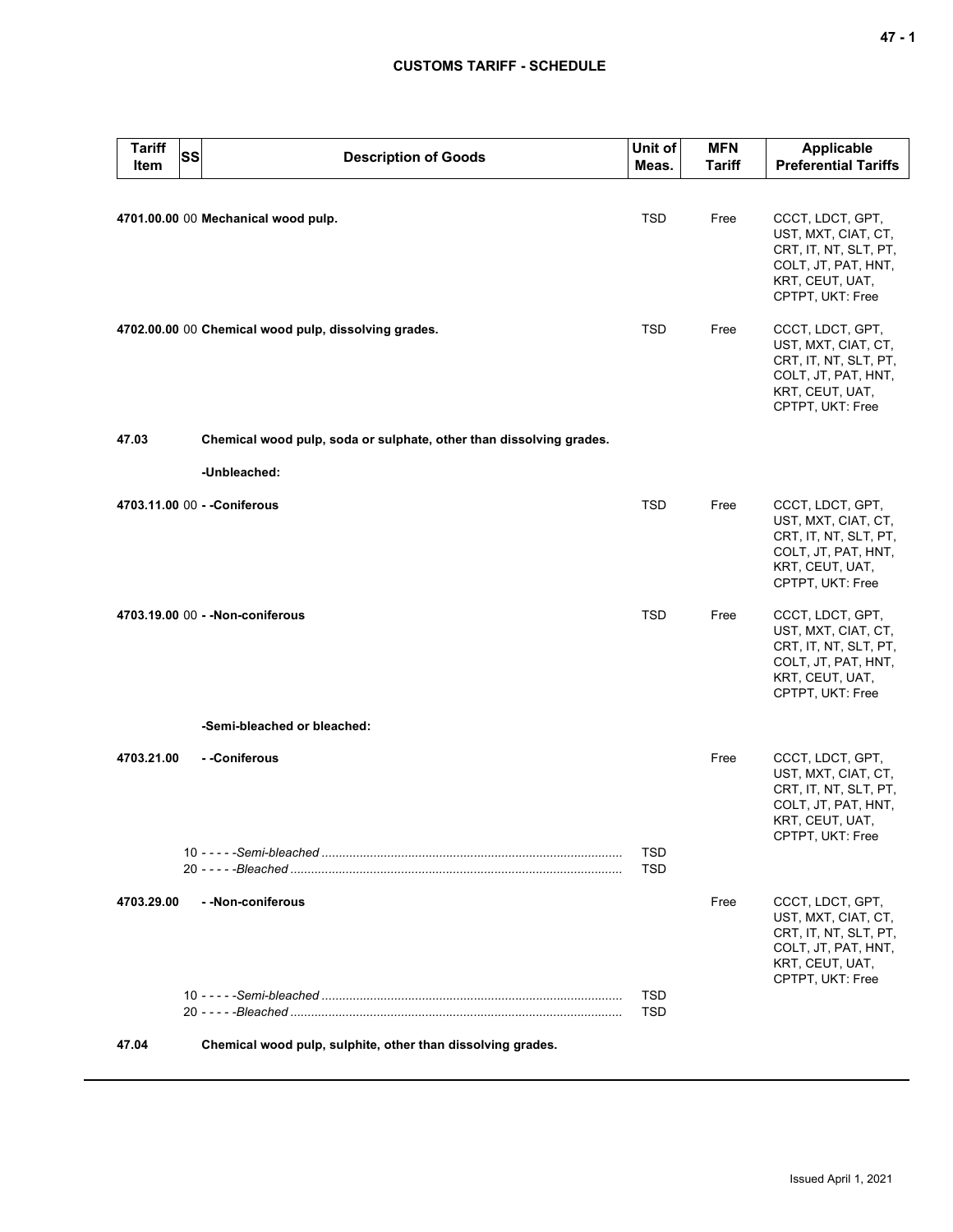| <b>Tariff</b><br>Item | <b>SS</b><br><b>Description of Goods</b>                                                                                 | Unit of<br>Meas. | <b>MFN</b><br><b>Tariff</b> | <b>Applicable</b><br><b>Preferential Tariffs</b>                                                                               |  |
|-----------------------|--------------------------------------------------------------------------------------------------------------------------|------------------|-----------------------------|--------------------------------------------------------------------------------------------------------------------------------|--|
| -Unbleached:          |                                                                                                                          |                  |                             |                                                                                                                                |  |
|                       | 4704.11.00 00 - - Coniferous                                                                                             | <b>TSD</b>       | Free                        | CCCT, LDCT, GPT,<br>UST, MXT, CIAT, CT,<br>CRT, IT, NT, SLT, PT,<br>COLT, JT, PAT, HNT,<br>KRT, CEUT, UAT,<br>CPTPT, UKT: Free |  |
|                       | 4704.19.00 00 - - Non-coniferous                                                                                         | <b>TSD</b>       | Free                        | CCCT, LDCT, GPT,<br>UST, MXT, CIAT, CT,<br>CRT, IT, NT, SLT, PT,<br>COLT, JT, PAT, HNT,<br>KRT, CEUT, UAT,<br>CPTPT, UKT: Free |  |
|                       | -Semi-bleached or bleached:                                                                                              |                  |                             |                                                                                                                                |  |
|                       | 4704.21.00 00 - - Coniferous                                                                                             | <b>TSD</b>       | Free                        | CCCT, LDCT, GPT,<br>UST, MXT, CIAT, CT,<br>CRT, IT, NT, SLT, PT,<br>COLT, JT, PAT, HNT,<br>KRT, CEUT, UAT,<br>CPTPT, UKT: Free |  |
|                       | 4704.29.00 00 - - Non-coniferous                                                                                         | <b>TSD</b>       | Free                        | CCCT, LDCT, GPT,<br>UST, MXT, CIAT, CT,<br>CRT, IT, NT, SLT, PT,<br>COLT, JT, PAT, HNT,<br>KRT, CEUT, UAT,<br>CPTPT, UKT: Free |  |
|                       | 4705.00.00 00 Wood pulp obtained by a combination of mechanical and chemical<br>pulping processes.                       | <b>TSD</b>       | Free                        | CCCT, LDCT, GPT,<br>UST, MXT, CIAT, CT,<br>CRT, IT, NT, SLT, PT,<br>COLT, JT, PAT, HNT,<br>KRT, CEUT, UAT,<br>CPTPT, UKT: Free |  |
| 47.06                 | Pulps of fibres derived from recovered (waste and scrap) paper or<br>paperboard or of other fibrous cellulosic material. |                  |                             |                                                                                                                                |  |
|                       | 4706.10.00 00 - Cotton linters pulp                                                                                      | TSD              | Free                        | CCCT, LDCT, GPT,<br>UST, MXT, CIAT, CT,<br>CRT, IT, NT, SLT, PT,<br>COLT, JT, PAT, HNT,<br>KRT, CEUT, UAT,<br>CPTPT, UKT: Free |  |
|                       | 4706.20.00 00 -Pulps of fibres derived from recovered (waste and scrap) paper or<br>paperboard                           | TSD              | Free                        | CCCT, LDCT, GPT,<br>UST, MXT, CIAT, CT,<br>CRT, IT, NT, SLT, PT,<br>COLT, JT, PAT, HNT,<br>KRT, CEUT, UAT,<br>CPTPT, UKT: Free |  |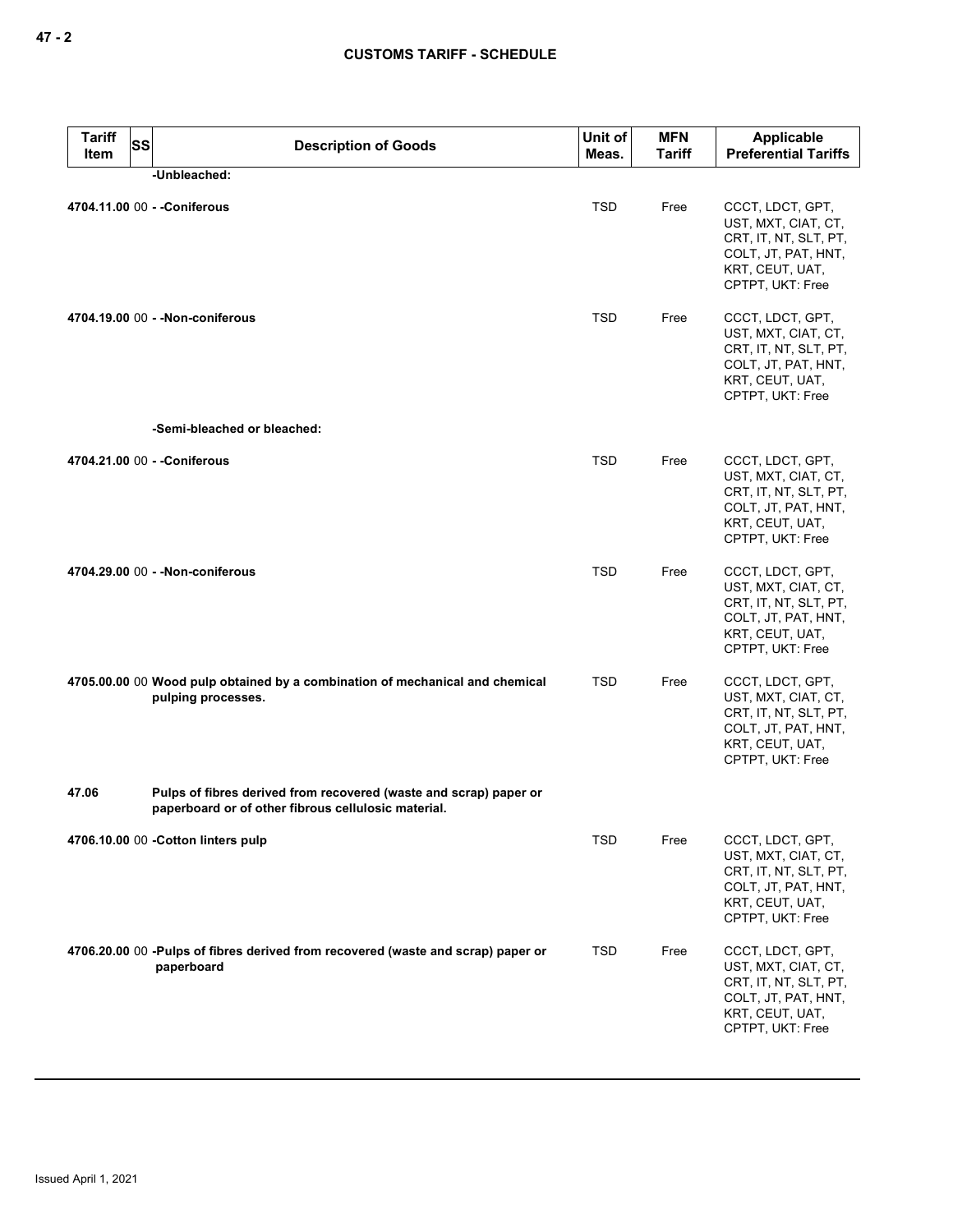| <b>CUSTOMS TARIFF - SCHEDULE</b> |                                  |                             |                  |                             | $47 - 3$                                                                                                                                        |
|----------------------------------|----------------------------------|-----------------------------|------------------|-----------------------------|-------------------------------------------------------------------------------------------------------------------------------------------------|
| <b>Tariff</b><br>Item            | <b>SS</b>                        | <b>Description of Goods</b> | Unit of<br>Meas. | <b>MFN</b><br><b>Tariff</b> | Applicable<br><b>Preferential Tariffs</b>                                                                                                       |
|                                  | 4706.30.00 00 - Other, of bamboo |                             | <b>TSD</b>       | Free                        | CCCT, LDCT, GPT,<br>UST, MXT, CIAT, CT,<br>CRT, IT, NT, SLT, PT,<br>COLT, JT, PAT, HNT,<br>KRT, CEUT, UAT,<br>CPTPT, UKT: Free                  |
|                                  | -Other:                          |                             |                  |                             |                                                                                                                                                 |
|                                  | 4706.91.00 00 - - Mechanical     |                             | <b>TSD</b>       | Free                        | CCCT, LDCT, GPT,<br>UST, MXT, CIAT, CT,<br>CRT, IT, NT, SLT, PT,<br>COLT, JT, PAT, HNT,<br>KRT, CEUT, UAT,<br>CPTPT, UKT: Free                  |
|                                  | 4706.92.00 00 - - Chemical       |                             | <b>TSD</b>       | Free                        | CCCT, LDCT, GPT,<br>UST, MXT, CIAT, CT,<br>CRT, IT, NT, SLT, PT,<br>COLT, JT, PAT, HNT,<br>KRT, CEUT, UAT,<br>$CDTDT$ I II $T$ $E_{\text{max}}$ |

|                            |                                                                                                                       |                          |      | COLT, JT, PAT, HNT,<br>KRT, CEUT, UAT,<br>CPTPT, UKT: Free                                                                     |
|----------------------------|-----------------------------------------------------------------------------------------------------------------------|--------------------------|------|--------------------------------------------------------------------------------------------------------------------------------|
| 4706.92.00 00 - - Chemical |                                                                                                                       | <b>TSD</b>               | Free | CCCT, LDCT, GPT,<br>UST, MXT, CIAT, CT,<br>CRT, IT, NT, SLT, PT,<br>COLT, JT, PAT, HNT,<br>KRT, CEUT, UAT,<br>CPTPT, UKT: Free |
|                            | 4706.93.00 00 - - Obtained by a combination of mechanical and chemical processes                                      | <b>TSD</b>               | Free | CCCT, LDCT, GPT,<br>UST, MXT, CIAT, CT,<br>CRT, IT, NT, SLT, PT,<br>COLT, JT, PAT, HNT,<br>KRT, CEUT, UAT,<br>CPTPT, UKT: Free |
| 47.07                      | Recovered (waste and scrap) paper or paperboard.                                                                      |                          |      |                                                                                                                                |
|                            | 4707.10.00 00 -Unbleached kraft paper or paperboard or corrugated paper or<br>paperboard                              | <b>TNE</b>               | Free | CCCT, LDCT, GPT,<br>UST, MXT, CIAT, CT,<br>CRT, IT, NT, SLT, PT,<br>COLT, JT, PAT, HNT,<br>KRT, CEUT, UAT,<br>CPTPT, UKT: Free |
| 4707.20.00                 | -Other paper or paperboard made mainly of bleached chemical pulp, not<br>coloured in the mass                         |                          | Free | CCCT, LDCT, GPT,<br>UST, MXT, CIAT, CT,<br>CRT, IT, NT, SLT, PT,<br>COLT, JT, PAT, HNT,<br>KRT, CEUT, UAT,<br>CPTPT, UKT: Free |
|                            |                                                                                                                       | <b>TNE</b><br><b>TNE</b> |      |                                                                                                                                |
| 4707.30.00                 | -Paper or paperboard made mainly of mechanical pulp (for example,<br>newspapers, journals and similar printed matter) |                          | Free | CCCT, LDCT, GPT,<br>UST, MXT, CIAT, CT,<br>CRT, IT, NT, SLT, PT,<br>COLT, JT, PAT, HNT,<br>KRT, CEUT, UAT,<br>CPTPT, UKT: Free |
|                            |                                                                                                                       | <b>TNE</b><br><b>TNE</b> |      |                                                                                                                                |